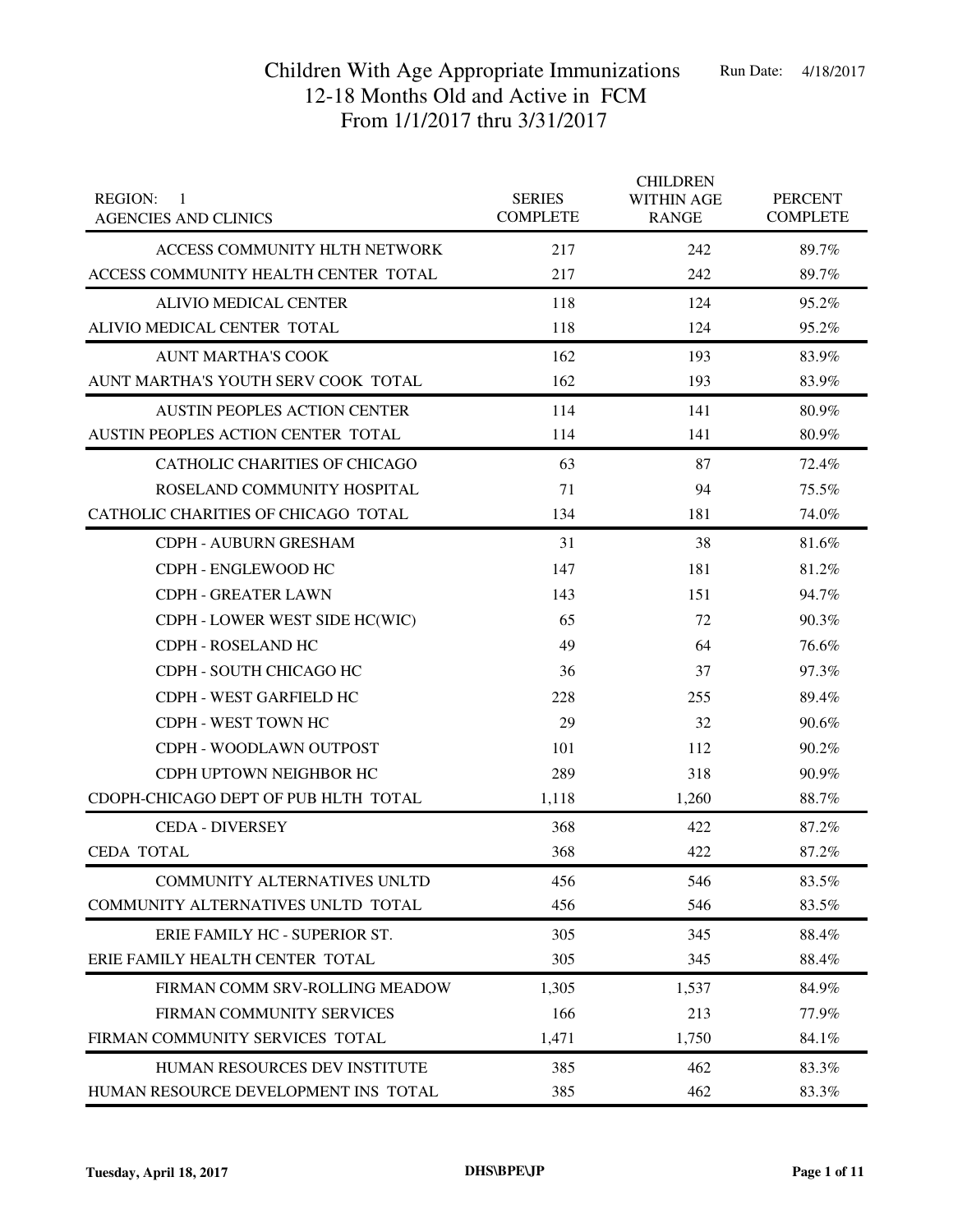| <b>REGION:</b><br>$\mathbf{1}$<br><b>AGENCIES AND CLINICS</b> | <b>SERIES</b><br><b>COMPLETE</b> | <b>CHILDREN</b><br><b>WITHIN AGE</b><br><b>RANGE</b> | <b>PERCENT</b><br><b>COMPLETE</b> |
|---------------------------------------------------------------|----------------------------------|------------------------------------------------------|-----------------------------------|
| LAWNDALE CHRISTIAN HC                                         | 234                              | 262                                                  | 89.3%                             |
| LAWNDALE CHRISTIAN HC TOTAL                                   | 234                              | 262                                                  | 89.3%                             |
| <b>KOMED HOLMAN</b>                                           | 77                               | 90                                                   | 85.6%                             |
| LOUISE LANDAU HEALTH CENTER                                   | 20                               | 20                                                   | 100.0%                            |
| NEAR NORTH HS - KOSTNER                                       | 45                               | 55                                                   | 81.8%                             |
| WINFIELD MOODY HEALTH CENTER                                  | 39                               | 49                                                   | 79.6%                             |
| NEAR NORTH HS - WINFIELD MOODY TOTAL                          | 181                              | 214                                                  | 84.6%                             |
| SINAI CI-KLING                                                | 245                              | 284                                                  | 86.3%                             |
| SINAI-S.KEDZIE/CDPH-WESTSIDEHP                                | 203                              | 227                                                  | 89.4%                             |
| SINAI COMMUNITY INSTITUE TOTAL                                | 448                              | 511                                                  | 87.7%                             |
| WES HEALTH SYSTEM                                             | 184                              | 212                                                  | 86.8%                             |
| WES HEALTH SYSTEM TOTAL                                       | 184                              | 212                                                  | 86.8%                             |
| <b>REGION: 1 TOTAL</b>                                        | 5,895                            | 6,865                                                | 85.9%                             |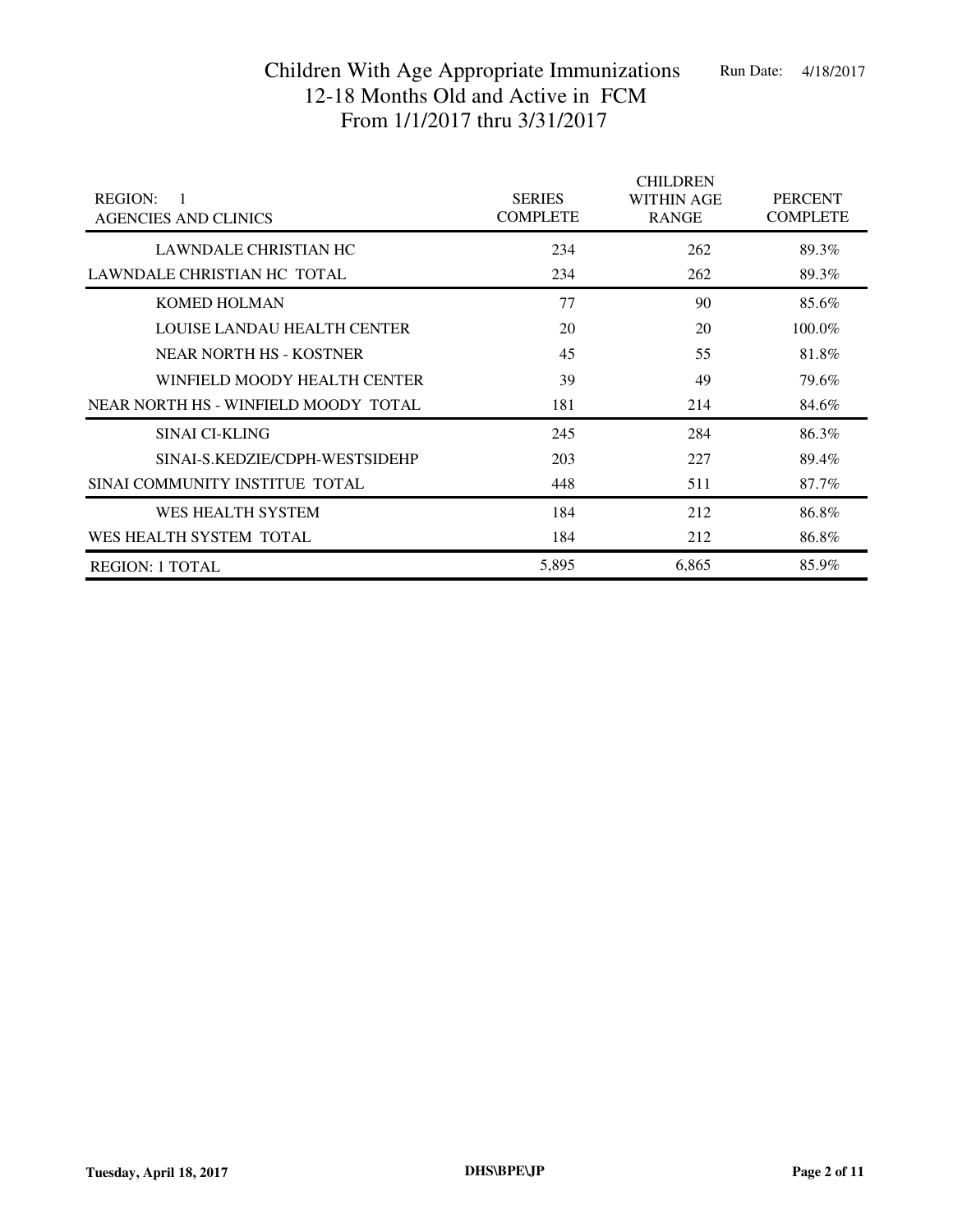| <b>REGION:</b><br>2<br><b>AGENCIES AND CLINICS</b> | <b>SERIES</b><br><b>COMPLETE</b> | <b>CHILDREN</b><br><b>WITHIN AGE</b><br><b>RANGE</b> | <b>PERCENT</b><br><b>COMPLETE</b> |
|----------------------------------------------------|----------------------------------|------------------------------------------------------|-----------------------------------|
| <b>AUNT MARTHA'S AURORA</b>                        | 128                              | 136                                                  | 94.1%                             |
| AUNT MARTHA'S CARPENTERSVILLE                      | 78                               | 83                                                   | 94.0%                             |
| AUNT MARTHA'S YOUTH SERV KANE TOTAL                | 206                              | 219                                                  | 94.1%                             |
| <b>BOONE CHD</b>                                   | 128                              | 140                                                  | 91.4%                             |
| <b>BOONE CHD TOTAL</b>                             | 128                              | 140                                                  | 91.4%                             |
| <b>CARROLL CHD</b>                                 | 24                               | 29                                                   | 82.8%                             |
| CARROLL CHD TOTAL                                  | 24                               | 29                                                   | 82.8%                             |
| <b>DEKALB CHD</b>                                  | 146                              | 166                                                  | 88.0%                             |
| DEKALB CHD TOTAL                                   | 146                              | 166                                                  | 88.0%                             |
| <b>DUPAGE CHD - WHEATON</b>                        | 756                              | 850                                                  | 88.9%                             |
| DUPAGE CHD TOTAL                                   | 756                              | 850                                                  | 88.9%                             |
| <b>GREATER ELGIN FAMILY CARE CNTR</b>              | 392                              | 450                                                  | 87.1%                             |
| GREATER ELGIN FAMILY CARE CNTR TOTAL               | 392                              | 450                                                  | 87.1%                             |
| <b>GRUNDY CHD</b>                                  | 49                               | 58                                                   | 84.5%                             |
| <b>GRUNDY CHD TOTAL</b>                            | 49                               | 58                                                   | 84.5%                             |
| <b>KANKAKEE CHD</b>                                | 254                              | 307                                                  | 82.7%                             |
| KANKAKEE CHD-BRADLEY TOTAL                         | 254                              | 307                                                  | 82.7%                             |
| KENDALL COUNTY HEALTH & HUMAN                      | 61                               | 82                                                   | 74.4%                             |
| KENDALL CHD TOTAL                                  | 61                               | 82                                                   | 74.4%                             |
| <b>LAKE CHD - GRAND</b>                            | 912                              | 1,121                                                | 81.4%                             |
| <b>LAKE CHD TOTAL</b>                              | 912                              | 1,121                                                | 81.4%                             |
| <b>LEE CHD</b>                                     | 53                               | 61                                                   | 86.9%                             |
| LEE CHD TOTAL                                      | 53                               | 61                                                   | 86.9%                             |
| <b>MCHENRY CHD</b>                                 | 237                              | 281                                                  | 84.3%                             |
| MCHENRY CHD TOTAL                                  | 237                              | 281                                                  | 84.3%                             |
| <b>OGLE CHD - OREGON</b>                           | 85                               | 97                                                   | 87.6%                             |
| OGLE CHD TOTAL                                     | 85                               | 97                                                   | 87.6%                             |
| STEPHENSON CHD                                     | 103                              | 112                                                  | 92.0%                             |
| STEPHENSON CHD TOTAL                               | 103                              | 112                                                  | 92.0%                             |
| VNA FOX VALLEY - KANE                              | 499                              | 596                                                  | 83.7%                             |
| VNA FOX VALLEY TOTAL                               | 499                              | 596                                                  | 83.7%                             |
| WHITESIDE CHD                                      | 127                              | 150                                                  | 84.7%                             |
| WHITESIDE CHD TOTAL                                | 127                              | 150                                                  | 84.7%                             |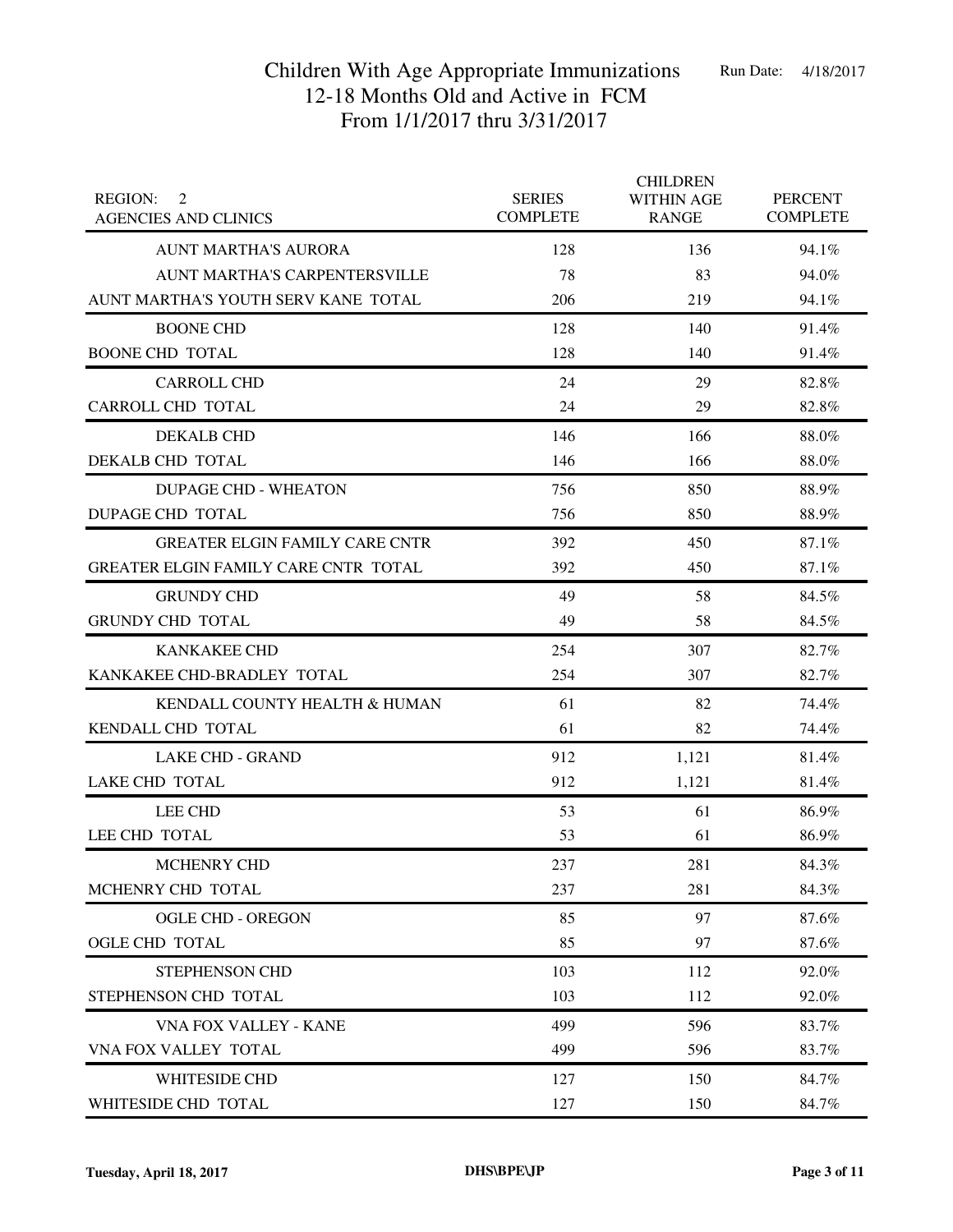| <b>REGION:</b><br>$\mathcal{D}$<br><b>AGENCIES AND CLINICS</b> | <b>SERIES</b><br><b>COMPLETE</b> | <b>CHILDREN</b><br><b>WITHIN AGE</b><br><b>RANGE</b> | <b>PERCENT</b><br><b>COMPLETE</b> |
|----------------------------------------------------------------|----------------------------------|------------------------------------------------------|-----------------------------------|
| WILL CHD                                                       | 71                               | 79                                                   | 89.9%                             |
| WILL CHD TOTAL                                                 | 71                               | 79                                                   | 89.9%                             |
| WINNEBAGO CHD                                                  | 85                               | 91                                                   | 93.4%                             |
| WINNEBAGO CHD TOTAL                                            | 85                               | 91                                                   | 93.4%                             |
| <b>REGION: 2 TOTAL</b>                                         | 4,188                            | 4,889                                                | 85.7%                             |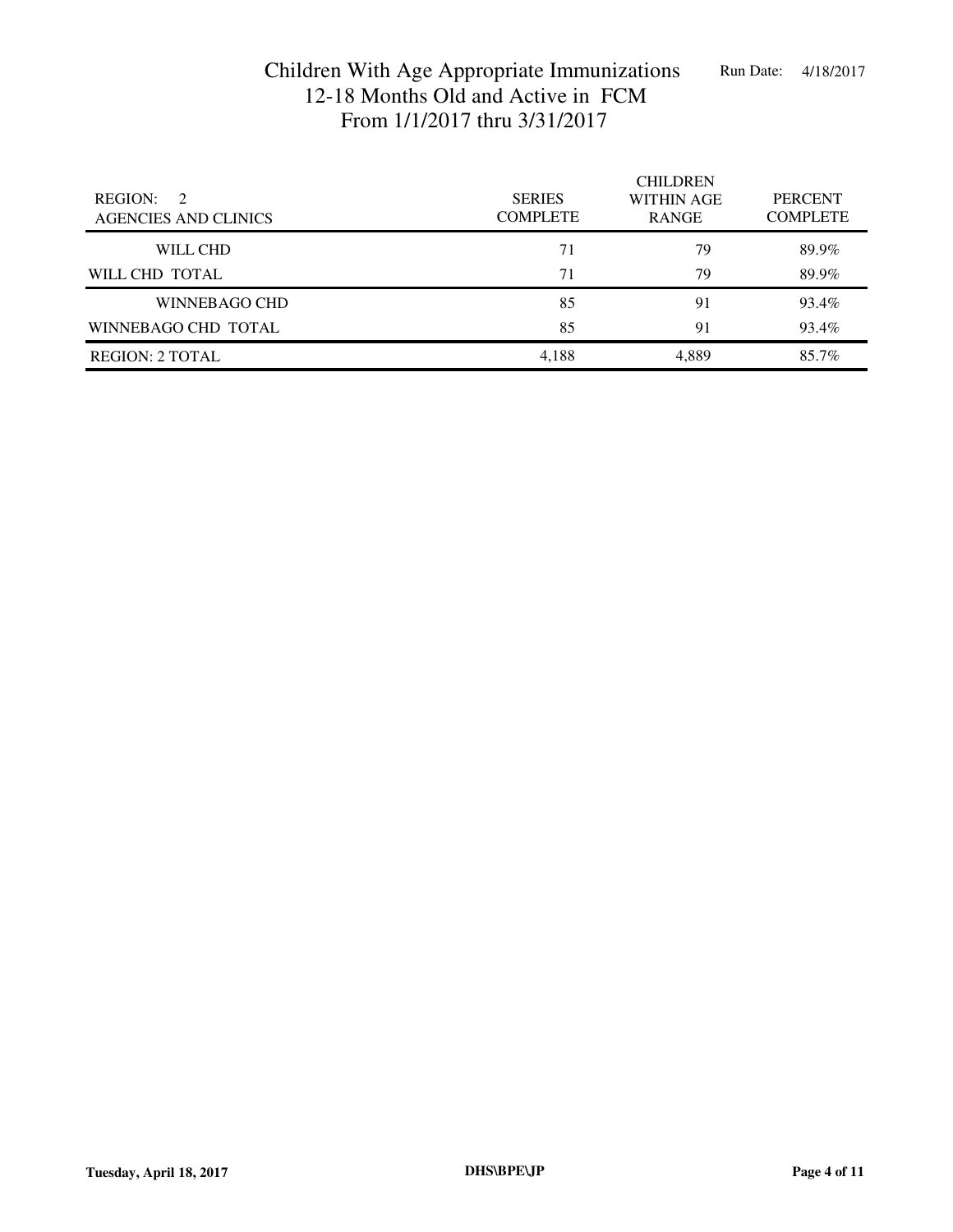| <b>REGION:</b><br>3<br><b>AGENCIES AND CLINICS</b> | <b>SERIES</b><br><b>COMPLETE</b> | <b>CHILDREN</b><br><b>WITHIN AGE</b><br><b>RANGE</b> | <b>PERCENT</b><br><b>COMPLETE</b> |
|----------------------------------------------------|----------------------------------|------------------------------------------------------|-----------------------------------|
| CHAMPAIGN-URBANA PHD - CHAMPAI                     | 293                              | 324                                                  | 90.4%                             |
| CHAMPAIGN-URBANA PHD TOTAL                         | 293                              | 324                                                  | 90.4%                             |
| <b>FORD CHD</b>                                    | 41                               | 48                                                   | 85.4%                             |
| FORD CHD TOTAL                                     | 41                               | 48                                                   | 85.4%                             |
| <b>FULTON CHD</b>                                  | 66                               | 70                                                   | 94.3%                             |
| <b>FULTON CHD - ASTORIA</b>                        | 16                               | 16                                                   | 100.0%                            |
| FULTON CHD TOTAL                                   | 82                               | 86                                                   | 95.3%                             |
| <b>HENDERSON CHD</b>                               | 8                                | 12                                                   | 66.7%                             |
| HENDERSON CHD TOTAL                                | 8                                | 12                                                   | 66.7%                             |
| <b>HENRY CHD</b>                                   | 31                               | 38                                                   | 81.6%                             |
| HENRY CHD - COLONA                                 | 5                                | 7                                                    | 71.4%                             |
| HENRY CHD TOTAL                                    | 36                               | 45                                                   | 80.0%                             |
| IROQUOIS CHD/IROQUOIS MEM HOSP                     | 41                               | 54                                                   | 75.9%                             |
| <b>IROQUOIS HD TOTAL</b>                           | 41                               | 54                                                   | 75.9%                             |
| <b>KNOX CHD</b>                                    | 103                              | 111                                                  | 92.8%                             |
| KNOX CHD TOTAL                                     | 103                              | 111                                                  | 92.8%                             |
| <b>LASALLE CHD</b>                                 | 183                              | 219                                                  | 83.6%                             |
| <b>LASALLE CHD TOTAL</b>                           | 183                              | 219                                                  | 83.6%                             |
| <b>LIVINGSTON CHD</b>                              | 58                               | 62                                                   | 93.5%                             |
| LIVINGSTON CHD TOTAL                               | 58                               | 62                                                   | 93.5%                             |
| <b>MARSHALL CHD</b>                                | 31                               | 36                                                   | 86.1%                             |
| MARSHALL CHD TOTAL                                 | 31                               | 36                                                   | 86.1%                             |
| <b>MASON CHD</b>                                   | 47                               | 53                                                   | 88.7%                             |
| <b>MASON CHD TOTAL</b>                             | 47                               | 53                                                   | 88.7%                             |
| <b>MCLEAN CHD</b>                                  | 334                              | 393                                                  | 85.0%                             |
| MCLEAN CHD TOTAL                                   | 334                              | 393                                                  | 85.0%                             |
| <b>MERCER CHD</b>                                  | 29                               | 34                                                   | 85.3%                             |
| MERCER CHD TOTAL                                   | 29                               | 34                                                   | 85.3%                             |
| PUTNAM CHD                                         | $\overline{2}$                   | $\mathfrak{Z}$                                       | 66.7%                             |
| PUTNAM CHD TOTAL                                   | 2                                | 3                                                    | 66.7%                             |
| ROCK ISLAND CHD                                    | 267                              | 323                                                  | 82.7%                             |
| ROCK ISLAND CHD - MOLINE                           | 48                               | 65                                                   | 73.8%                             |
| ROCK ISLAND CHD TOTAL                              | 315                              | 388                                                  | 81.2%                             |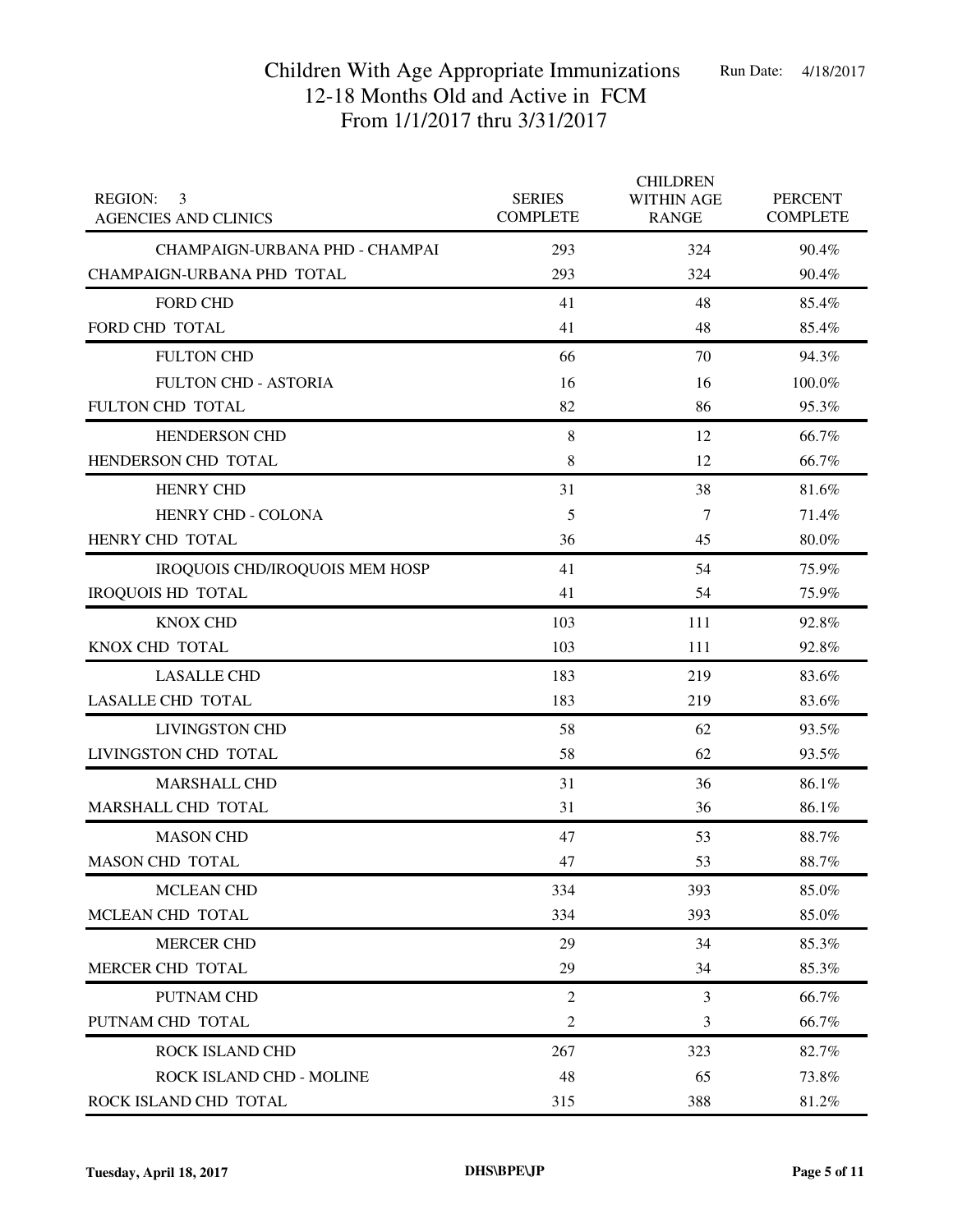| <b>REGION:</b><br>3<br><b>AGENCIES AND CLINICS</b> | <b>SERIES</b><br><b>COMPLETE</b> | <b>CHILDREN</b><br><b>WITHIN AGE</b><br><b>RANGE</b> | <b>PERCENT</b><br><b>COMPLETE</b> |
|----------------------------------------------------|----------------------------------|------------------------------------------------------|-----------------------------------|
| <b>TASC</b>                                        | 82                               | 92                                                   | 89.1%                             |
| TASC TOTAL                                         | 82                               | 92                                                   | 89.1%                             |
| <b>TAZEWELL CHD</b>                                | 157                              | 170                                                  | 92.4%                             |
| <b>TAZEWELL CHD TOTAL</b>                          | 157                              | 170                                                  | 92.4%                             |
| <b>WARREN CHD</b>                                  | 35                               | 43                                                   | 81.4%                             |
| <b>WARREN CHD TOTAL</b>                            | 35                               | 43                                                   | 81.4%                             |
| <b>REGION: 3 TOTAL</b>                             | 1,877                            | 2,173                                                | 86.4%                             |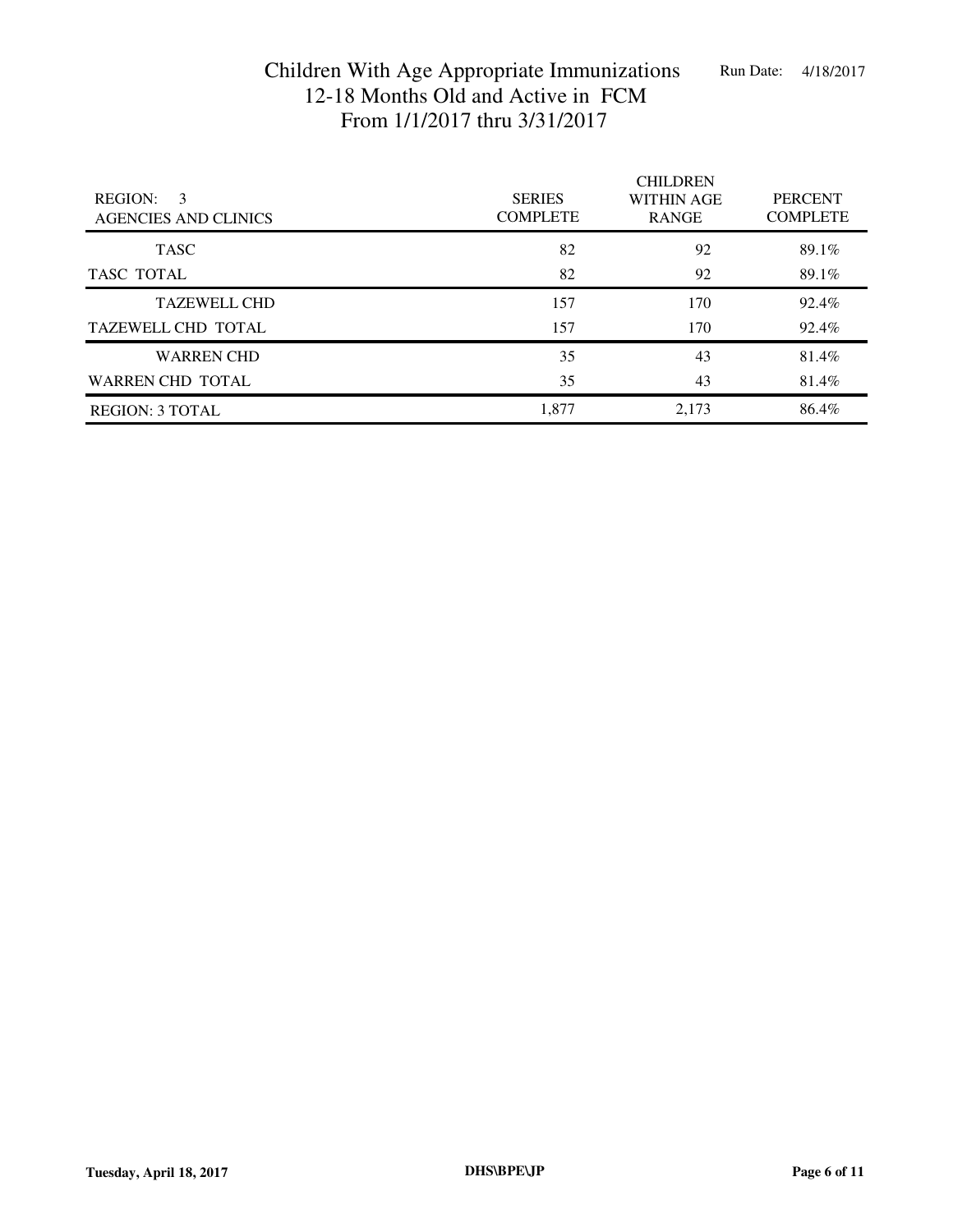| <b>REGION:</b><br>$\overline{4}$<br><b>AGENCIES AND CLINICS</b> | <b>SERIES</b><br><b>COMPLETE</b> | <b>CHILDREN</b><br><b>WITHIN AGE</b><br><b>RANGE</b> | <b>PERCENT</b><br><b>COMPLETE</b> |
|-----------------------------------------------------------------|----------------------------------|------------------------------------------------------|-----------------------------------|
| <b>ADAMS CHD</b>                                                | 104                              | 121                                                  | 86.0%                             |
| ADAMS CHD TOTAL                                                 | 104                              | 121                                                  | 86.0%                             |
| <b>BROWN CHD</b>                                                | $\tau$                           | $\tau$                                               | 100.0%                            |
| <b>BROWN CHD TOTAL</b>                                          | $\tau$                           | 7                                                    | 100.0%                            |
| <b>CALHOUN CHD</b>                                              | $\,8\,$                          | 10                                                   | 80.0%                             |
| CALHOUN CHD TOTAL                                               | 8                                | 10                                                   | $80.0\%$                          |
| <b>CASS CHD - BEARDSTOWN</b>                                    | 23                               | 25                                                   | 92.0%                             |
| <b>CASS CHD - VIRGINIA</b>                                      | 3                                | 3                                                    | 100.0%                            |
| <b>CASS CHD TOTAL</b>                                           | 26                               | 28                                                   | 92.9%                             |
| <b>CHRISTIAN CHD</b>                                            | 85                               | 92                                                   | 92.4%                             |
| CHRISTIAN CHD TOTAL                                             | 85                               | 92                                                   | 92.4%                             |
| <b>CLARK CHD</b>                                                | 58                               | 63                                                   | 92.1%                             |
| <b>CLARK CHD TOTAL</b>                                          | 58                               | 63                                                   | 92.1%                             |
| <b>COLES CHD</b>                                                | 77                               | 87                                                   | 88.5%                             |
| <b>COLES CHD TOTAL</b>                                          | 77                               | 87                                                   | 88.5%                             |
| <b>CUMBERLAND CHD</b>                                           | 26                               | 28                                                   | 92.9%                             |
| <b>CUMBERLAND CHD TOTAL</b>                                     | 26                               | 28                                                   | 92.9%                             |
| DEWITT/PIATT BI CHD - PIATT                                     | 26                               | 26                                                   | 100.0%                            |
| DEWITT-PIATT BI CHD - DEWITT                                    | 28                               | 35                                                   | 80.0%                             |
| DEWITT-PIATT BI-CHD TOTAL                                       | 54                               | 61                                                   | 88.5%                             |
| <b>DOUGLAS CHD</b>                                              | 34                               | 36                                                   | 94.4%                             |
| <b>DOUGLAS CHD TOTAL</b>                                        | 34                               | 36                                                   | 94.4%                             |
| <b>EDGAR CHD</b>                                                | 36                               | 40                                                   | 90.0%                             |
| EDGAR CHD TOTAL                                                 | 36                               | 40                                                   | 90.0%                             |
| <b>EFFINGHAM CHD</b>                                            | 70                               | 77                                                   | 90.9%                             |
| EFFINGHAM CHD TOTAL                                             | 70                               | 77                                                   | 90.9%                             |
| <b>GREENE CHD</b>                                               | 16                               | 18                                                   | 88.9%                             |
| <b>GREENE CHD TOTAL</b>                                         | 16                               | 18                                                   | 88.9%                             |
| <b>JERSEY CHD</b>                                               | 31                               | 32                                                   | 96.9%                             |
| <b>JERSEY CHD TOTAL</b>                                         | 31                               | 32                                                   | 96.9%                             |
| <b>LOGAN CHD</b>                                                | 47                               | 60                                                   | 78.3%                             |
| <b>LOGAN CHD TOTAL</b>                                          | 47                               | 60                                                   | 78.3%                             |
| <b>MACON CHD</b>                                                | 184                              | 215                                                  | 85.6%                             |
| MACON CHD TOTAL                                                 | 184                              | 215                                                  | 85.6%                             |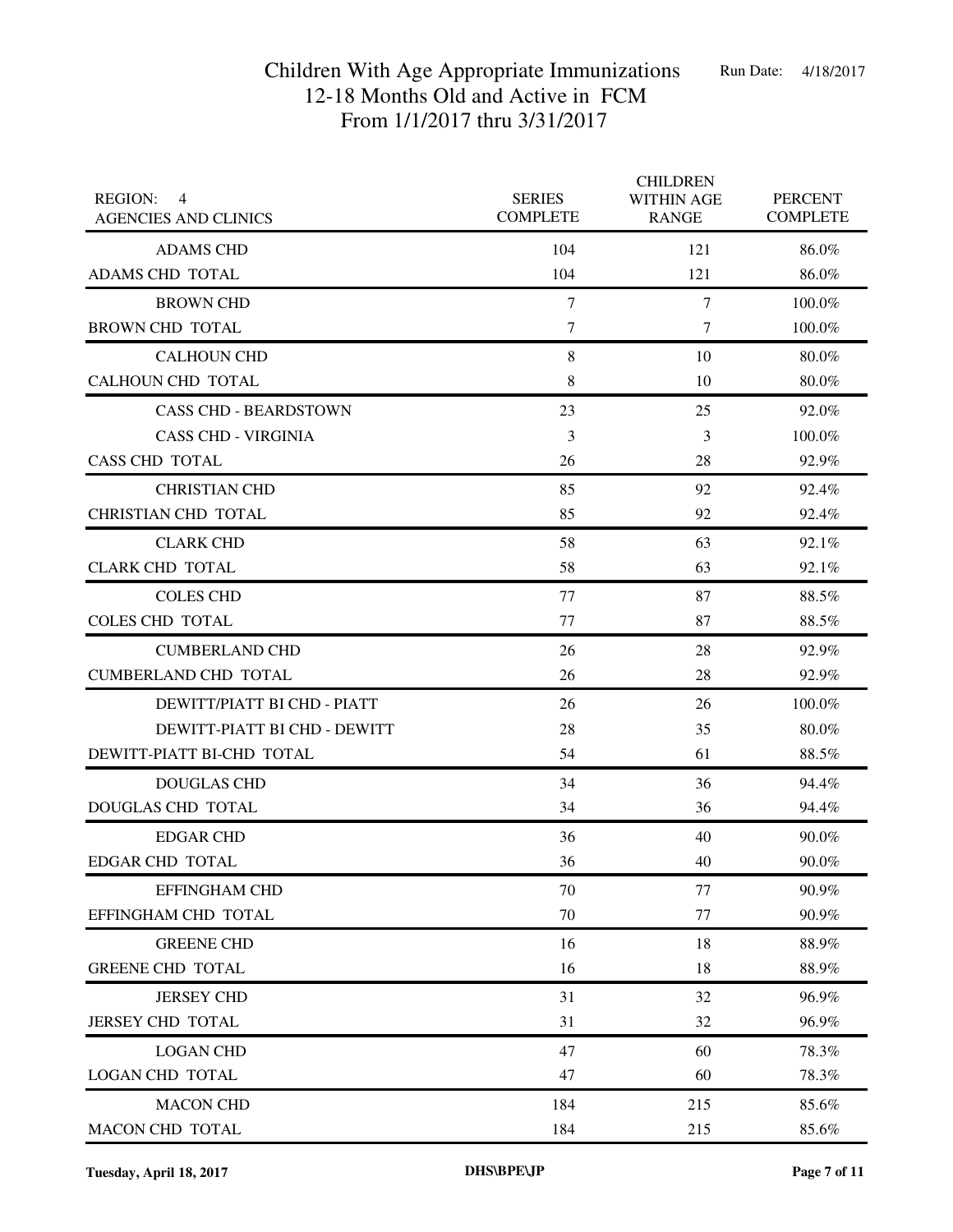| <b>REGION:</b><br>$\overline{4}$<br><b>AGENCIES AND CLINICS</b> | <b>SERIES</b><br><b>COMPLETE</b> | <b>CHILDREN</b><br><b>WITHIN AGE</b><br><b>RANGE</b> | <b>PERCENT</b><br><b>COMPLETE</b> |
|-----------------------------------------------------------------|----------------------------------|------------------------------------------------------|-----------------------------------|
| MONTGOMERY CHD                                                  | 26                               | 27                                                   | 96.3%                             |
| MONTGOMERY CHD - LITCHFIELD                                     | 14                               | 15                                                   | 93.3%                             |
| MONTGOMERY CHD TOTAL                                            | 40                               | 42                                                   | 95.2%                             |
| <b>MORGAN CHD</b>                                               | 41                               | 54                                                   | 75.9%                             |
| MORGAN CHD TOTAL                                                | 41                               | 54                                                   | 75.9%                             |
| <b>MOULTRIE CHD</b>                                             | 23                               | 24                                                   | 95.8%                             |
| MOULTRIE CHD TOTAL                                              | 23                               | 24                                                   | 95.8%                             |
| PIKE CHD                                                        | 37                               | 42                                                   | 88.1%                             |
| PIKE CHD TOTAL                                                  | 37                               | 42                                                   | 88.1%                             |
| <b>SANGAMON CHD</b>                                             | 341                              | 394                                                  | 86.5%                             |
| <b>SANGAMON CHD TOTAL</b>                                       | 341                              | 394                                                  | 86.5%                             |
| <b>SCHUYLER CHD</b>                                             | 18                               | 20                                                   | 90.0%                             |
| <b>SCHUYLER CHD TOTAL</b>                                       | 18                               | 20                                                   | 90.0%                             |
| <b>SCOTT CHD</b>                                                | 16                               | 21                                                   | 76.2%                             |
| <b>SCOTT CHD TOTAL</b>                                          | 16                               | 21                                                   | 76.2%                             |
| <b>SHELBY CHD</b>                                               | 57                               | 63                                                   | 90.5%                             |
| SHELBY CHD TOTAL                                                | 57                               | 63                                                   | 90.5%                             |
| <b>REGION: 4 TOTAL</b>                                          | 1,436                            | 1,635                                                | 87.8%                             |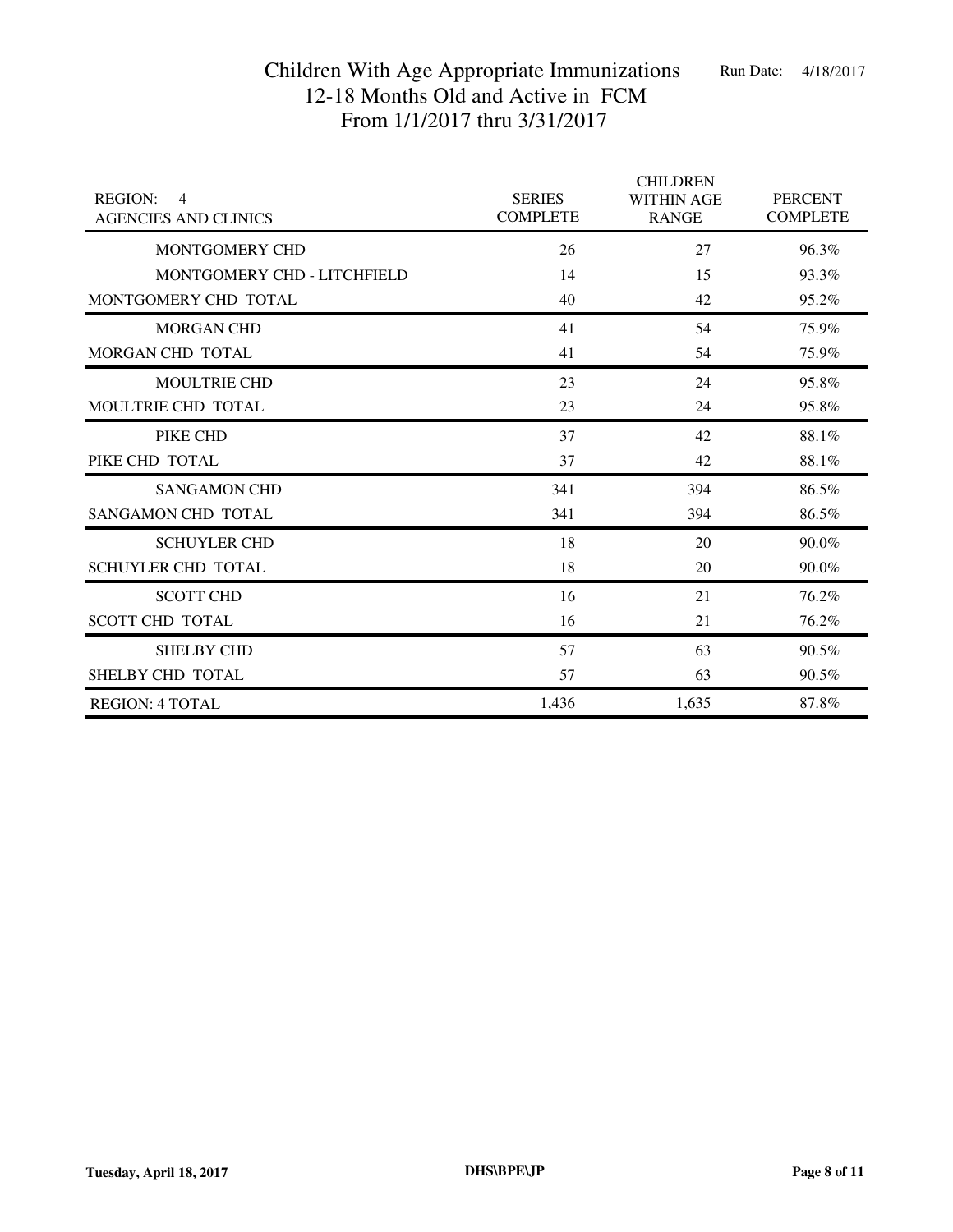| <b>REGION:</b><br>5<br><b>AGENCIES AND CLINICS</b> | <b>SERIES</b><br><b>COMPLETE</b> | <b>CHILDREN</b><br><b>WITHIN AGE</b><br><b>RANGE</b> | <b>PERCENT</b><br><b>COMPLETE</b> |
|----------------------------------------------------|----------------------------------|------------------------------------------------------|-----------------------------------|
| <b>BOND CHD</b>                                    | 51                               | 64                                                   | 79.7%                             |
| <b>BOND CHD TOTAL</b>                              | 51                               | 64                                                   | 79.7%                             |
| <b>CLAY CHD</b>                                    | 46                               | 48                                                   | 95.8%                             |
| <b>CLAY CHD TOTAL</b>                              | 46                               | 48                                                   | 95.8%                             |
| <b>CLINTON CHD</b>                                 | 61                               | 67                                                   | 91.0%                             |
| <b>CLINTON CHD TOTAL</b>                           | 61                               | 67                                                   | 91.0%                             |
| <b>COORD YTH SERV - GRANITE CITY</b>               | 113                              | 139                                                  | 81.3%                             |
| <b>COORD YTH SERV - WOOD RIVER</b>                 | 88                               | 105                                                  | 83.8%                             |
| COORDINATED YOUTH SERVICES TOTAL                   | 201                              | 244                                                  | 82.4%                             |
| <b>CRAWFORD CHD</b>                                | 45                               | 47                                                   | 95.7%                             |
| <b>CRAWFORD CHD TOTAL</b>                          | 45                               | 47                                                   | 95.7%                             |
| <b>EAST SIDE HD</b>                                | 234                              | 295                                                  | 79.3%                             |
| <b>EAST SIDE HD - CAHOKIA</b>                      | 100                              | 138                                                  | 72.5%                             |
| EAST SIDE HEALTH DISTRICT TOTAL                    | 334                              | 433                                                  | 77.1%                             |
| EGYPTIAN PUBLIC AND MENTAL HD                      | 98                               | 120                                                  | 81.7%                             |
| EGYPTIAN PUBLIC AND MENTAL HD TOTAL                | 98                               | 120                                                  | 81.7%                             |
| <b>FAYETTE CHD</b>                                 | 78                               | 80                                                   | 97.5%                             |
| <b>FAYETTE CHD TOTAL</b>                           | 78                               | 80                                                   | 97.5%                             |
| <b>FRANKLIN/WILLIAMSON CHD - MARI</b>              | 286                              | 329                                                  | 86.9%                             |
| FRANKLIN-WILLIAMSON CHD TOTAL                      | 286                              | 329                                                  | 86.9%                             |
| <b>HAMILTON CHD</b>                                | 9                                | 11                                                   | 81.8%                             |
| HAMILTON CHD TOTAL                                 | 9                                | 11                                                   | 81.8%                             |
| <b>JACKSON CHD</b>                                 | 73                               | 81                                                   | 90.1%                             |
| JACKSON CHD TOTAL                                  | 73                               | 81                                                   | 90.1%                             |
| <b>JASPER - RICHLAND - OLNEY</b>                   | 61                               | 66                                                   | 92.4%                             |
| <b>JASPER CHD - NEWTON</b>                         | 18                               | 19                                                   | 94.7%                             |
| JASPER CHD TOTAL                                   | 79                               | 85                                                   | 92.9%                             |
| <b>JEFFERSON CHD</b>                               | 82                               | 104                                                  | 78.8%                             |
| JEFFERSON CHD TOTAL                                | 82                               | 104                                                  | 78.8%                             |
| <b>LAWRENCE CHD</b>                                | 41                               | 41                                                   | 100.0%                            |
| LAWRENCE CHD TOTAL                                 | 41                               | 41                                                   | 100.0%                            |
| <b>MARION CHD-CENTRALIA</b>                        | 48                               | 62                                                   | 77.4%                             |
| <b>MARION CHD-SALEM</b>                            | 42                               | 54                                                   | 77.8%                             |
| MARION CHD TOTAL                                   | 90                               | 116                                                  | 77.6%                             |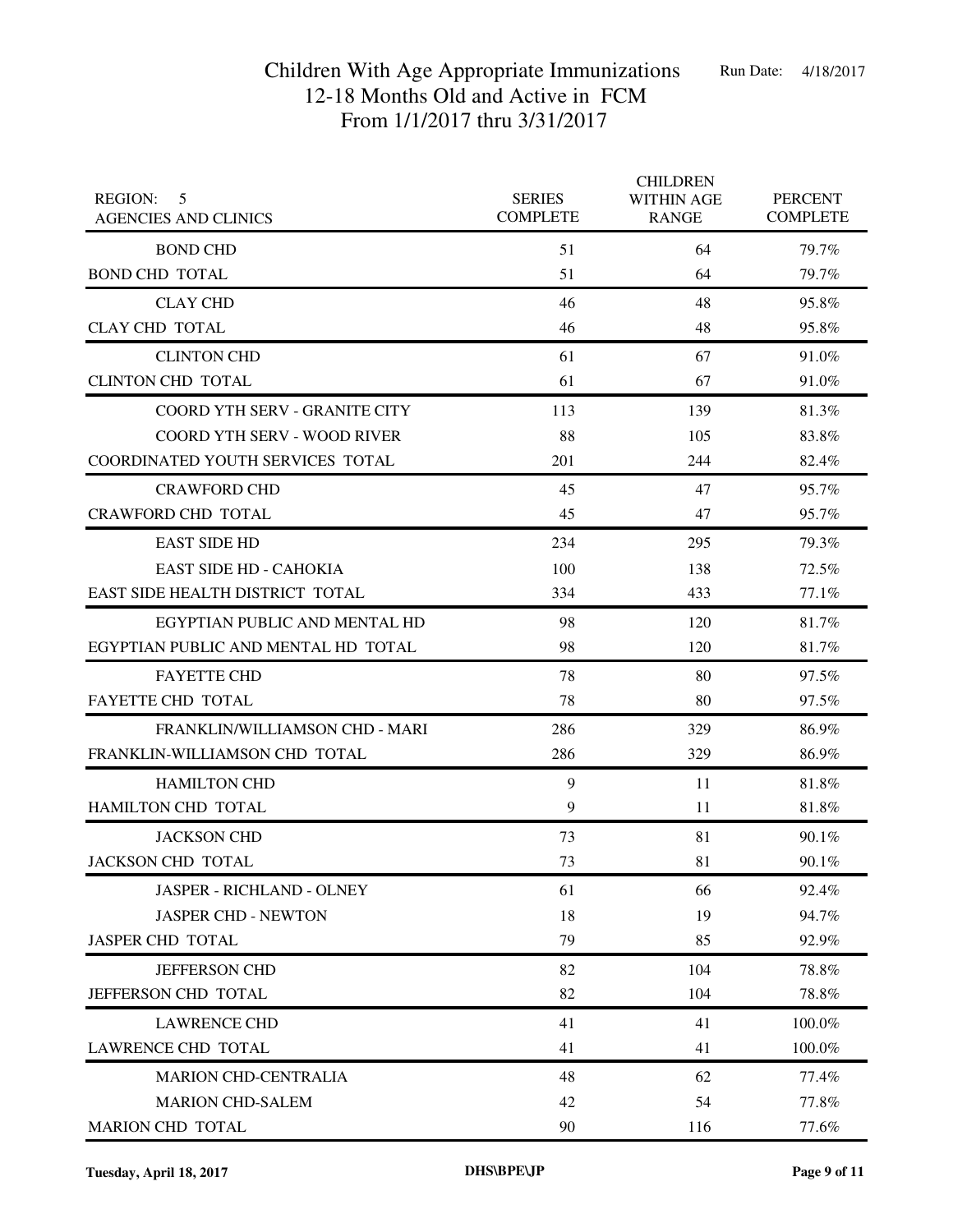|                                                    |                                  | <b>CHILDREN</b>                   |                                   |
|----------------------------------------------------|----------------------------------|-----------------------------------|-----------------------------------|
| <b>REGION:</b><br>5<br><b>AGENCIES AND CLINICS</b> | <b>SERIES</b><br><b>COMPLETE</b> | <b>WITHIN AGE</b><br><b>RANGE</b> | <b>PERCENT</b><br><b>COMPLETE</b> |
| <b>MONROE CHD</b>                                  | 23                               | 26                                | 88.5%                             |
| MONROE CHD TOTAL                                   | 23                               | 26                                | 88.5%                             |
| PERRY CHD - PINCKNEYVILLE                          | 85                               | 93                                | 91.4%                             |
| PERRY CHD TOTAL                                    | 85                               | 93                                | 91.4%                             |
| <b>RANDOLPH CHD</b>                                | 40                               | 44                                | 90.9%                             |
| RANDOLPH CHD TOTAL                                 | 40                               | 44                                | 90.9%                             |
| <b>SOUTHERN 7 CHD - ALEXANDER</b>                  | 31                               | 39                                | 79.5%                             |
| <b>SOUTHERN 7 CHD - HARDIN</b>                     | 14                               | 22                                | 63.6%                             |
| SOUTHERN 7 CHD - JOHNSON                           | 27                               | 33                                | 81.8%                             |
| SOUTHERN 7 CHD - MASSAC                            | 67                               | 89                                | 75.3%                             |
| <b>SOUTHERN 7 CHD - PULASKI</b>                    | 24                               | 31                                | 77.4%                             |
| <b>SOUTHERN 7 CHD - UNION</b>                      | 72                               | 81                                | 88.9%                             |
| SOUTHERN SEVEN HD TOTAL                            | 235                              | 295                               | 79.7%                             |
| <b>ST CLAIR CHD</b>                                | 186                              | 228                               | 81.6%                             |
| <b>ST CLAIR CHD TOTAL</b>                          | 186                              | 228                               | 81.6%                             |
| <b>WABASH CHD</b>                                  | 42                               | 43                                | 97.7%                             |
| <b>WABASH CHD TOTAL</b>                            | 42                               | 43                                | 97.7%                             |
| <b>WASHINGTON CHD</b>                              | 23                               | 24                                | 95.8%                             |
| <b>WASHINGTON CHD TOTAL</b>                        | 23                               | 24                                | 95.8%                             |
| <b>WAYNE CHD - WAYNE</b>                           | 32                               | 35                                | 91.4%                             |
| <b>WAYNE CHD TOTAL</b>                             | 32                               | 35                                | 91.4%                             |
| <b>REGION: 5 TOTAL</b>                             | 2,240                            | 2,658                             | 84.3%                             |